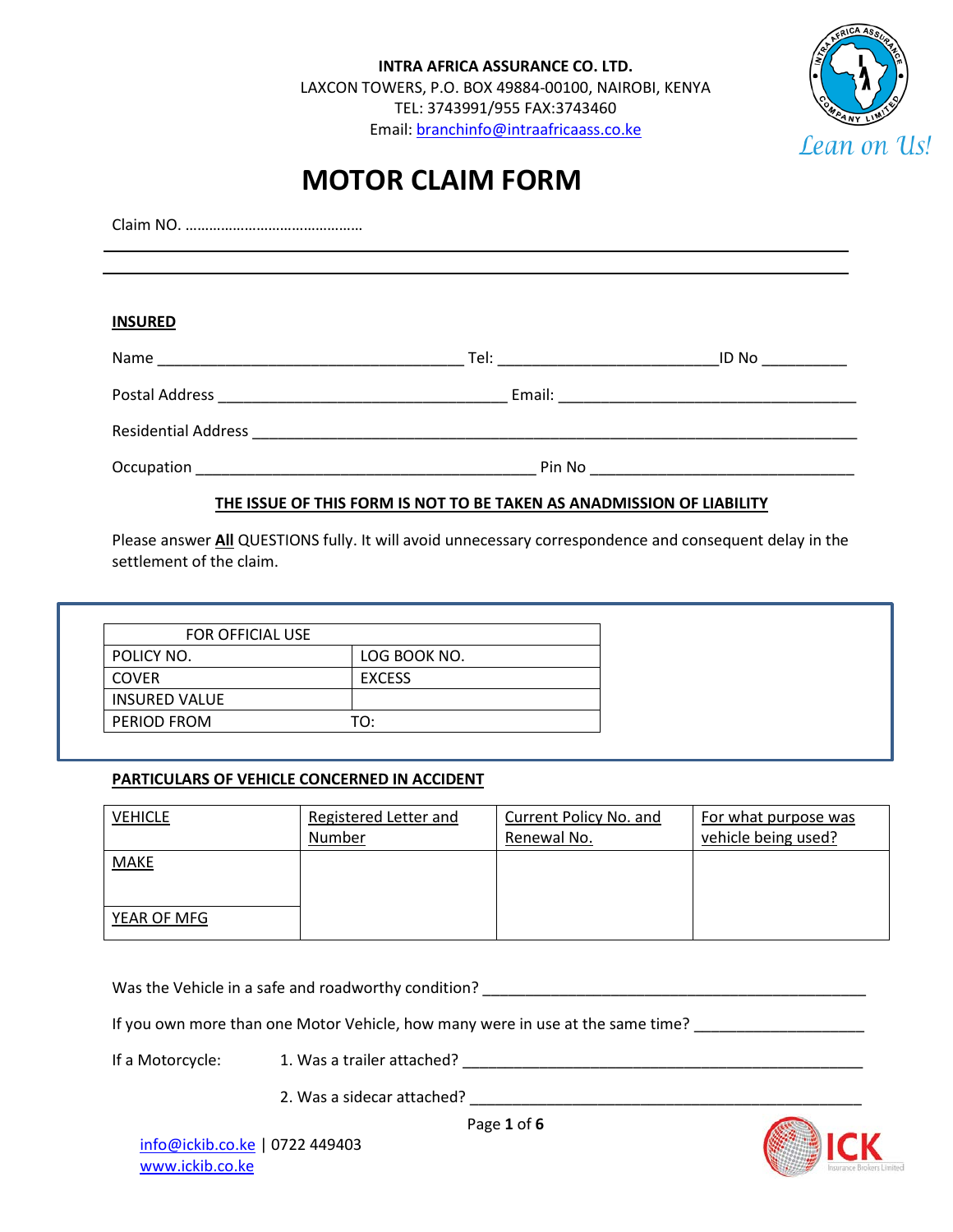## **INTRA AFRICA ASSURANCE CO. LTD.** LAXCON TOWERS, P.O. BOX 49884-00100, NAIROBI, KENYA TEL: 3743991/955 FAX:3743460 Email[: branchinfo@intraafricaass.co.ke](mailto:branchinfo@intraafricaass.co.ke)



3. Was a pillion Rider Carried? \_\_\_\_\_\_\_\_\_\_\_\_\_\_\_\_\_\_\_\_\_\_\_\_\_\_\_\_\_\_\_\_\_\_\_

#### **IF A COMMERCIAL VEHICLE**

| State nature of goods carried         |
|---------------------------------------|
| Was the Vehicle loaded to capacity?   |
| What was the weight of goods carried? |
| Was the Vehicle plying for hire?      |

#### **THE PERSON DRIVING AT THE TIME OF ACCIDENT**

| D. Particulars of Driving Licence                 |                                                                                                     |  |
|---------------------------------------------------|-----------------------------------------------------------------------------------------------------|--|
|                                                   |                                                                                                     |  |
|                                                   |                                                                                                     |  |
|                                                   |                                                                                                     |  |
|                                                   |                                                                                                     |  |
|                                                   |                                                                                                     |  |
|                                                   |                                                                                                     |  |
|                                                   |                                                                                                     |  |
| <b>OTHER INSURANCE</b>                            |                                                                                                     |  |
|                                                   | Is there any other policy indemnifying you or the Driver in respect of this accident, give details? |  |
|                                                   |                                                                                                     |  |
| STATE HOW ACCIDENT LOSS OR BREAKDOWN OCCURRED     |                                                                                                     |  |
|                                                   |                                                                                                     |  |
|                                                   |                                                                                                     |  |
|                                                   |                                                                                                     |  |
| info@ickib.co.ke   0722 449403<br>www.ickib.co.ke | Page 2 of 6                                                                                         |  |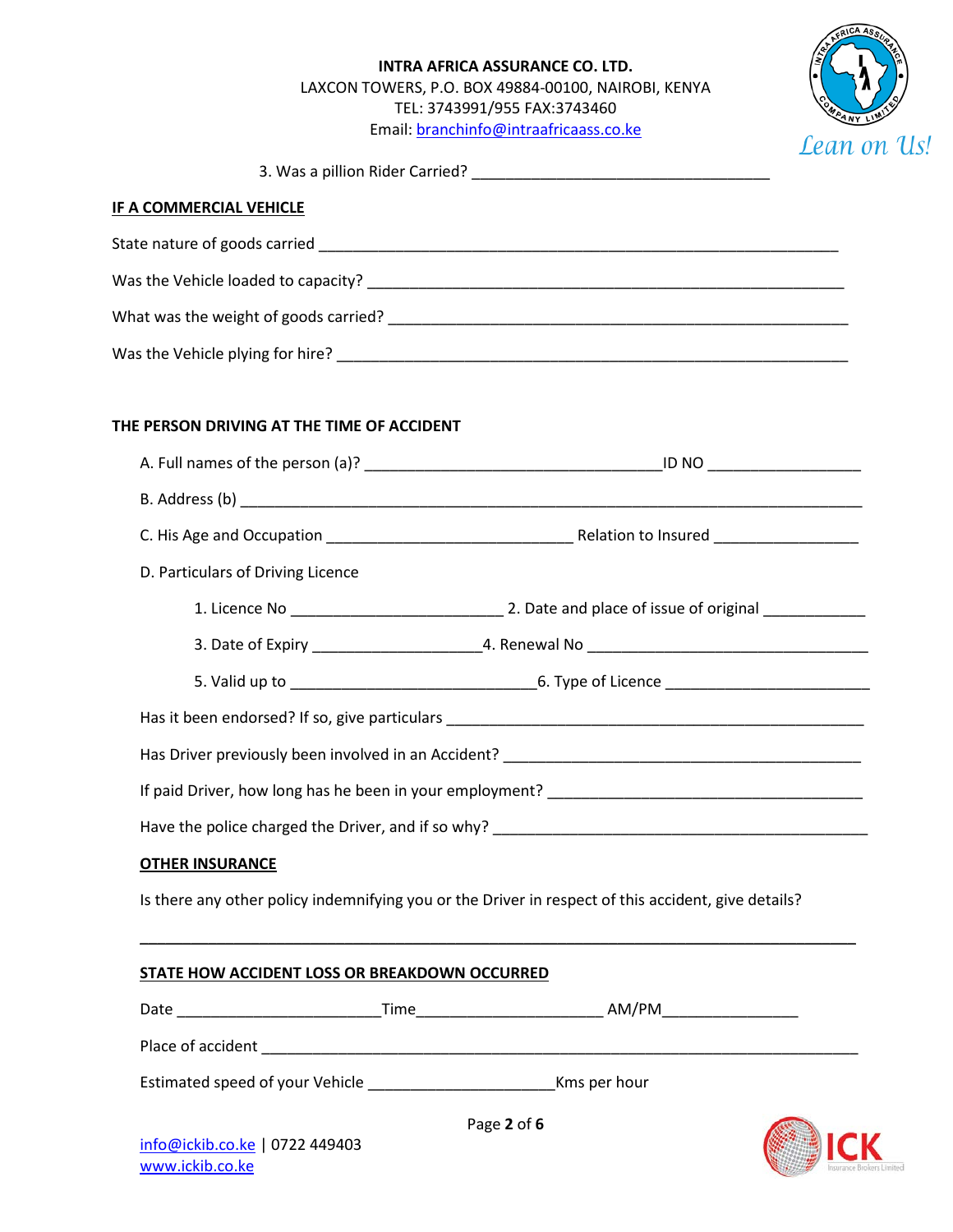

**Give a short description of how the Accident, Loss or Breakdown occurred.**

Driver Signature

………………………………………………………

If accident was caused by the fault of any Third Party, give name and address of such person/s.........

\_\_\_\_\_\_\_\_\_\_\_\_\_\_\_\_\_\_\_\_\_\_\_\_\_\_\_\_\_\_\_\_\_\_\_\_\_\_\_\_\_\_\_\_\_\_\_\_\_\_\_\_\_\_\_\_\_\_\_\_\_\_\_\_\_\_\_\_\_\_\_\_\_\_\_\_\_\_\_\_\_

#### **SKETCH**

Please make a **rough plan of the road on the back of this form**, showing positions of Vehicles and persons concerned at the time of Accident. An arrow should indicate the directions in which they were moving.

\_\_\_\_\_\_\_\_\_\_\_\_\_\_\_\_\_\_\_\_\_\_\_\_\_\_\_\_\_\_\_\_\_\_\_\_\_\_\_\_\_\_\_\_\_\_\_\_\_\_\_\_\_\_\_\_\_\_\_\_\_\_\_\_\_\_\_\_\_\_\_\_\_\_\_\_\_\_\_\_\_\_

| IN CASE OF THEFT PLEASE GIVE THE FOLLOWING DETAILS                                   |             |  |
|--------------------------------------------------------------------------------------|-------------|--|
|                                                                                      |             |  |
|                                                                                      |             |  |
|                                                                                      |             |  |
|                                                                                      |             |  |
| 4. (a) If theft occurred while the Vehicle was standing in street was it unattended? |             |  |
|                                                                                      |             |  |
|                                                                                      |             |  |
|                                                                                      |             |  |
|                                                                                      |             |  |
|                                                                                      | Page 3 of 6 |  |
| info@ickib.co.ke   0722 449403                                                       |             |  |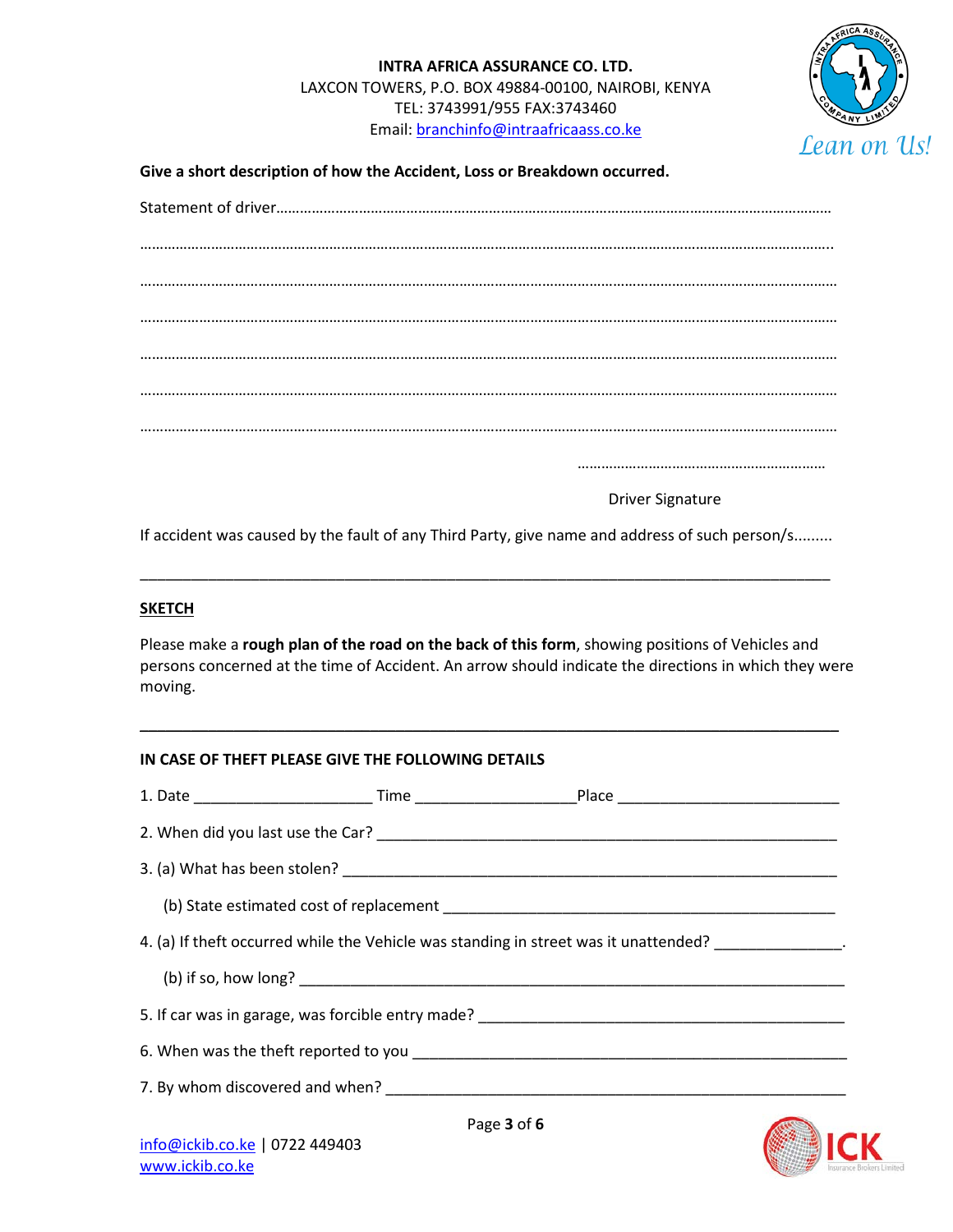# **INTRA AFRICA ASSURANCE CO. LTD.** LAXCON TOWERS, P.O. BOX 49884-00100, NAIROBI, KENYA TEL: 3743991/955 FAX:3743460 Email[: branchinfo@intraafricaass.co.ke](mailto:branchinfo@intraafricaass.co.ke)



| леат с                                                                                                                                                                           |
|----------------------------------------------------------------------------------------------------------------------------------------------------------------------------------|
|                                                                                                                                                                                  |
|                                                                                                                                                                                  |
|                                                                                                                                                                                  |
|                                                                                                                                                                                  |
|                                                                                                                                                                                  |
|                                                                                                                                                                                  |
| WITNESSES: It is most important that Names and addresses of all independent Witnesses of an<br>Accident should be obtained whether the Driver considers himself to blame or not. |
| Give names and Addresses of all witnesses of Accident                                                                                                                            |
| Passenger in Car                                                                                                                                                                 |
|                                                                                                                                                                                  |
|                                                                                                                                                                                  |
| Independent Witnesses                                                                                                                                                            |
|                                                                                                                                                                                  |
|                                                                                                                                                                                  |
|                                                                                                                                                                                  |
|                                                                                                                                                                                  |
|                                                                                                                                                                                  |
| Was any statement, as to fault, made by witnesses or Drivers at Time?                                                                                                            |
| PARTICULARS OF DAMAGE TO THIRD PARTY'S VEHICLE                                                                                                                                   |
|                                                                                                                                                                                  |
|                                                                                                                                                                                  |
|                                                                                                                                                                                  |
|                                                                                                                                                                                  |
| Please dispatch to the Company forthwith and unanswered any written Communications which may<br>have been received.                                                              |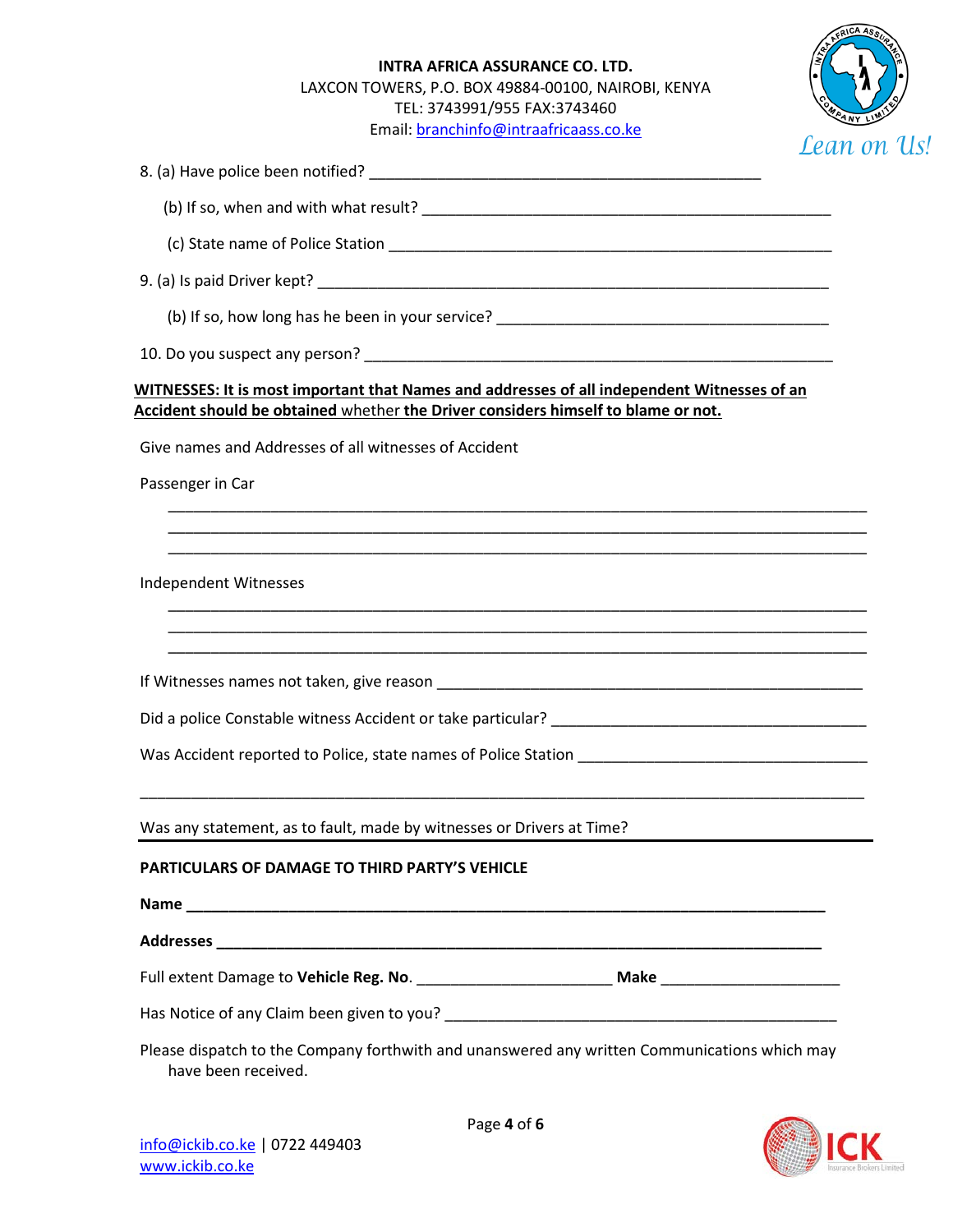

## **PARTICULARS OF INJURY TO OCCUPANTS OF THIRD-PARTY VEHICLE OR PADESTRIAN**

Name \_\_\_\_\_\_\_\_\_\_\_\_\_\_\_\_\_\_\_\_\_\_\_\_\_\_\_\_\_\_\_\_\_\_\_\_\_\_\_\_\_\_\_\_\_\_\_\_\_\_\_\_\_\_\_\_\_\_\_\_\_\_\_\_\_\_\_\_\_\_\_\_\_\_

Address \_\_\_\_\_\_\_\_\_\_\_\_\_\_\_\_\_\_\_\_\_\_\_\_\_\_\_\_\_\_\_\_\_\_\_\_\_\_\_\_\_\_\_\_\_\_\_\_\_\_\_\_\_\_\_\_\_\_\_\_\_\_\_\_\_\_\_\_\_\_\_\_

Full extent of apparent injuries \_\_\_\_\_\_\_\_\_\_\_\_\_\_\_\_\_\_\_\_\_\_\_\_\_\_\_\_\_\_\_\_\_\_\_\_\_\_\_\_\_\_\_\_\_\_\_\_\_\_\_\_\_\_

Has notice of any claim been given to you? \_\_\_\_\_\_\_\_\_\_\_\_\_\_\_\_\_\_\_\_\_\_\_\_\_\_\_\_\_\_\_\_\_\_\_\_\_\_\_\_\_\_\_\_

 If any injured person has been removed to a hospital or medically attended given name and address of the Hospital or Door **Latter and Separate Secure 20** 

\_\_\_\_\_\_\_\_\_\_\_\_\_\_\_\_\_\_\_\_\_\_\_\_\_\_\_\_\_\_\_\_\_\_\_\_\_\_\_\_\_\_\_\_\_\_\_\_\_\_\_\_\_\_\_\_\_\_\_\_\_\_\_\_\_\_\_\_\_\_\_\_\_\_\_\_\_\_\_

#### **PARTICULARS OF INJURY TO DRIVER OR OCCUPANTS IN INSURED 'S VEHICLE**

Was any injury sustained by you Driver or Occupants of your Motor Vehicle?

#### **Persons injured**

| <b>Name and Address</b> | <b>Relationship to the</b><br><b>Insured</b> | If Driver or Passenger<br>Reg. No. of Vehicle | <b>Apparent injuries</b> |
|-------------------------|----------------------------------------------|-----------------------------------------------|--------------------------|
|                         |                                              |                                               |                          |
|                         |                                              |                                               |                          |
|                         |                                              |                                               |                          |

Full particulars of Damage \_\_\_\_\_\_\_\_\_\_\_\_\_\_\_\_\_\_\_\_\_\_\_\_\_\_\_\_\_\_\_\_\_\_\_\_\_\_\_\_\_\_\_\_\_\_\_\_\_\_\_\_\_\_\_\_\_\_\_\_

\_\_\_\_\_\_\_\_\_\_\_\_\_\_\_\_\_\_\_\_\_\_\_\_\_\_\_\_\_\_\_\_\_\_\_\_\_\_\_\_\_\_\_\_\_\_\_\_\_\_\_\_\_\_\_\_\_\_\_\_\_\_\_\_\_\_\_\_\_\_\_\_\_\_\_\_\_\_\_\_\_

\_\_\_\_\_\_\_\_\_\_\_\_\_\_\_\_\_\_\_\_\_\_\_\_\_\_\_\_\_\_\_\_\_\_\_\_\_\_\_\_\_\_\_\_\_\_\_\_\_\_\_\_\_\_\_\_\_\_\_\_\_\_\_\_\_\_\_\_\_\_\_\_\_\_\_\_\_\_\_\_\_

| Estimated cost of Repairs | <b>Address where damaged Vehicle</b> |  |
|---------------------------|--------------------------------------|--|
| may be inspected          |                                      |  |

Repairs should be requested to forward Estimate to the Company immediately for Verification.

Did the accident cause damage to property or livestock? If so, give name and address of the owner stating nature and extent of damage.

\_\_\_\_\_\_\_\_\_\_\_\_\_\_\_\_\_\_\_\_\_\_\_\_\_\_\_\_\_\_\_\_\_\_\_\_\_\_\_\_\_\_\_\_\_\_\_\_\_\_\_\_\_\_\_\_\_\_\_\_\_\_\_\_\_\_\_\_\_\_\_\_\_\_\_\_\_\_\_\_\_\_\_\_

\_\_\_\_\_\_\_\_\_\_\_\_\_\_\_\_\_\_\_\_\_\_\_\_\_\_\_\_\_\_\_\_\_\_\_\_\_\_\_\_\_\_\_\_\_\_\_\_\_\_\_\_\_\_\_\_\_\_\_\_\_\_\_\_\_\_\_\_\_\_\_\_\_\_\_\_\_\_\_\_\_\_\_\_

\_\_\_\_\_\_\_\_\_\_\_\_\_\_\_\_\_\_\_\_\_\_\_\_\_\_\_\_\_\_\_\_\_\_\_\_\_\_\_\_\_\_\_\_\_\_\_\_\_\_\_\_\_\_\_\_\_\_\_\_\_\_\_\_\_\_\_\_\_\_\_\_\_\_\_\_\_\_\_\_\_\_\_\_